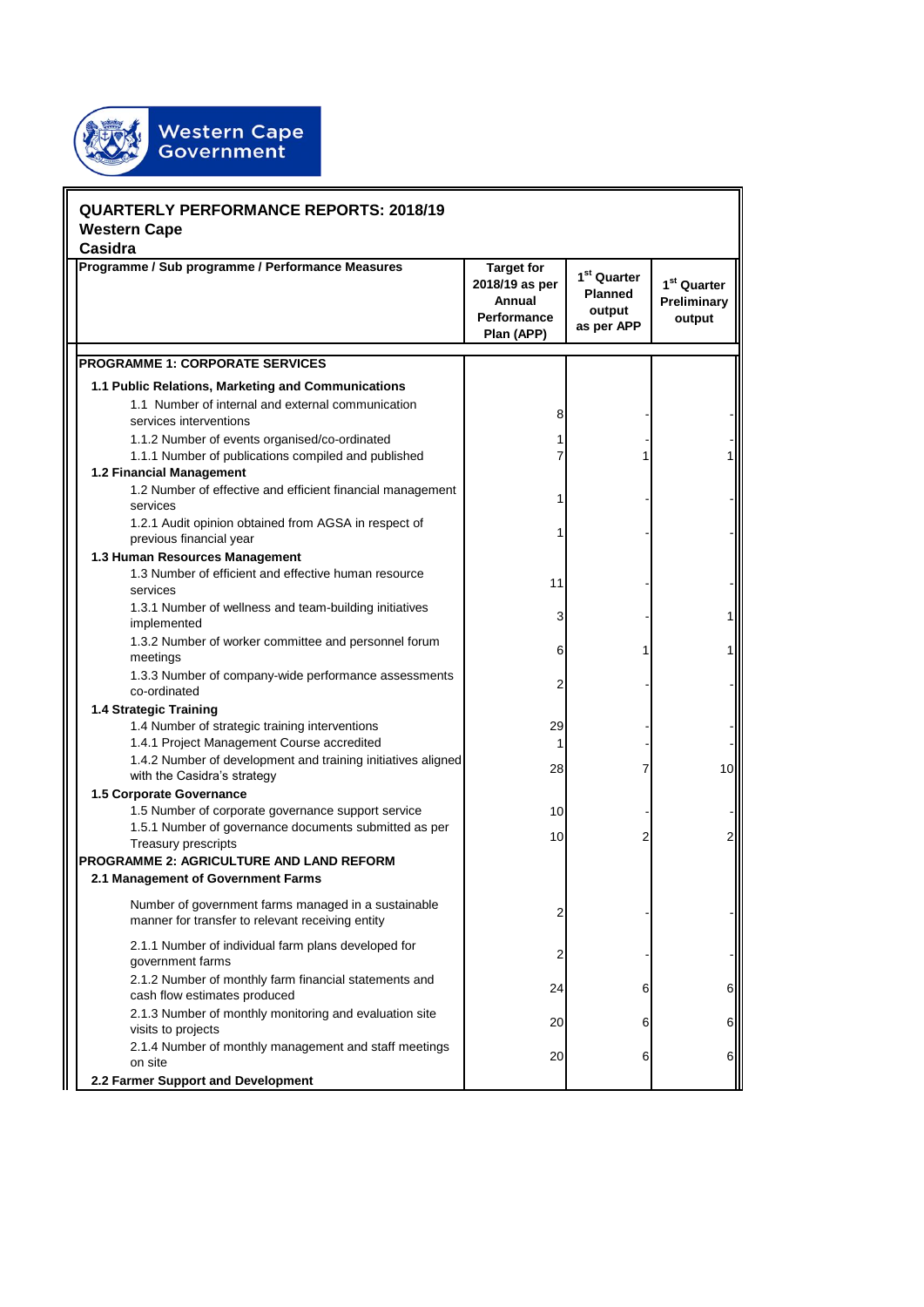| Programme / Sub programme / Performance Measures                                                                                                              | <b>Target for</b><br>2018/19 as per<br>Annual<br><b>Performance</b><br>Plan (APP) | 1 <sup>st</sup> Quarter<br><b>Planned</b><br>output<br>as per APP | 1 <sup>st</sup> Quarter<br>Preliminary<br>output |
|---------------------------------------------------------------------------------------------------------------------------------------------------------------|-----------------------------------------------------------------------------------|-------------------------------------------------------------------|--------------------------------------------------|
| Number of agricultural projects facilitated and implemented                                                                                                   |                                                                                   |                                                                   |                                                  |
| for agrarian beneficiaries through government funding                                                                                                         | 83                                                                                |                                                                   |                                                  |
| 2.2.2 Percentage of projects that does not exceed<br>completion date within a 3-month timeframe measured<br>against the baseline project plan                 | 60%                                                                               |                                                                   |                                                  |
| 2.2.3 Number of CPACs assisted with project<br>implementation and/or secretarial services                                                                     | 9                                                                                 |                                                                   |                                                  |
| 2.2.4 Minimum average qualitative score (1-5) by<br>beneficiaries for evaluation of service rendered by<br>implementer                                        |                                                                                   |                                                                   |                                                  |
| 2.2.7 Number of land reform interventions assisted by<br>LREAD                                                                                                | 20                                                                                |                                                                   |                                                  |
| 2.2.1 Number of CPAC projects assisted with agricultural<br>physical infrastructure in current year                                                           | 25                                                                                |                                                                   |                                                  |
| 2.2.5 Number of business plans reviewed/ developed and<br>legal inputs given by UTA                                                                           | 15                                                                                |                                                                   |                                                  |
| 2.2.6 Number of queries resolved (technical/ Financial/ EIA/<br>Impact studies) by UTA                                                                        | 30                                                                                | 5                                                                 |                                                  |
| 2.2.8 Number of agricultural projects implemented approved<br>by the DPAC                                                                                     | 8                                                                                 |                                                                   |                                                  |
| 2.2.9 Number of quarterly progress reports on all projects<br>and commodities                                                                                 |                                                                                   |                                                                   |                                                  |
| 2.2.10 Number of agricultural projects funded from previous<br>years, implemented on a multi-year basis.                                                      | 50                                                                                | 10 <sup>1</sup>                                                   | 13                                               |
| PROGRAMME 3: RURAL INFRASTRUCTURE DEVELOPMENT & POVERTY ALLEVIATION                                                                                           |                                                                                   |                                                                   |                                                  |
| 3.1: Infrastructure Development Services                                                                                                                      |                                                                                   |                                                                   |                                                  |
| Number of project management services provided to<br>respond to rural agricultural programmes and initiatives<br>(CRDP and other project management services) |                                                                                   |                                                                   |                                                  |
| 3.1.1 Number of rural development projects planned and<br>implemented in current year                                                                         |                                                                                   |                                                                   |                                                  |
| 3.1.2 Number of projects funded from previous years,<br>implemented on a multi-year basis                                                                     |                                                                                   |                                                                   |                                                  |
| 3.2: Community and Household Food Security                                                                                                                    |                                                                                   |                                                                   |                                                  |
| Number of Community and Household Food Security<br>projects assisted                                                                                          | 1 478                                                                             |                                                                   |                                                  |
| 3.2.3 Number of food security awareness campaigns<br>assisted                                                                                                 |                                                                                   |                                                                   |                                                  |
| 3.2.1 Number of community food security projects delivered<br>in current year                                                                                 | 68                                                                                |                                                                   |                                                  |